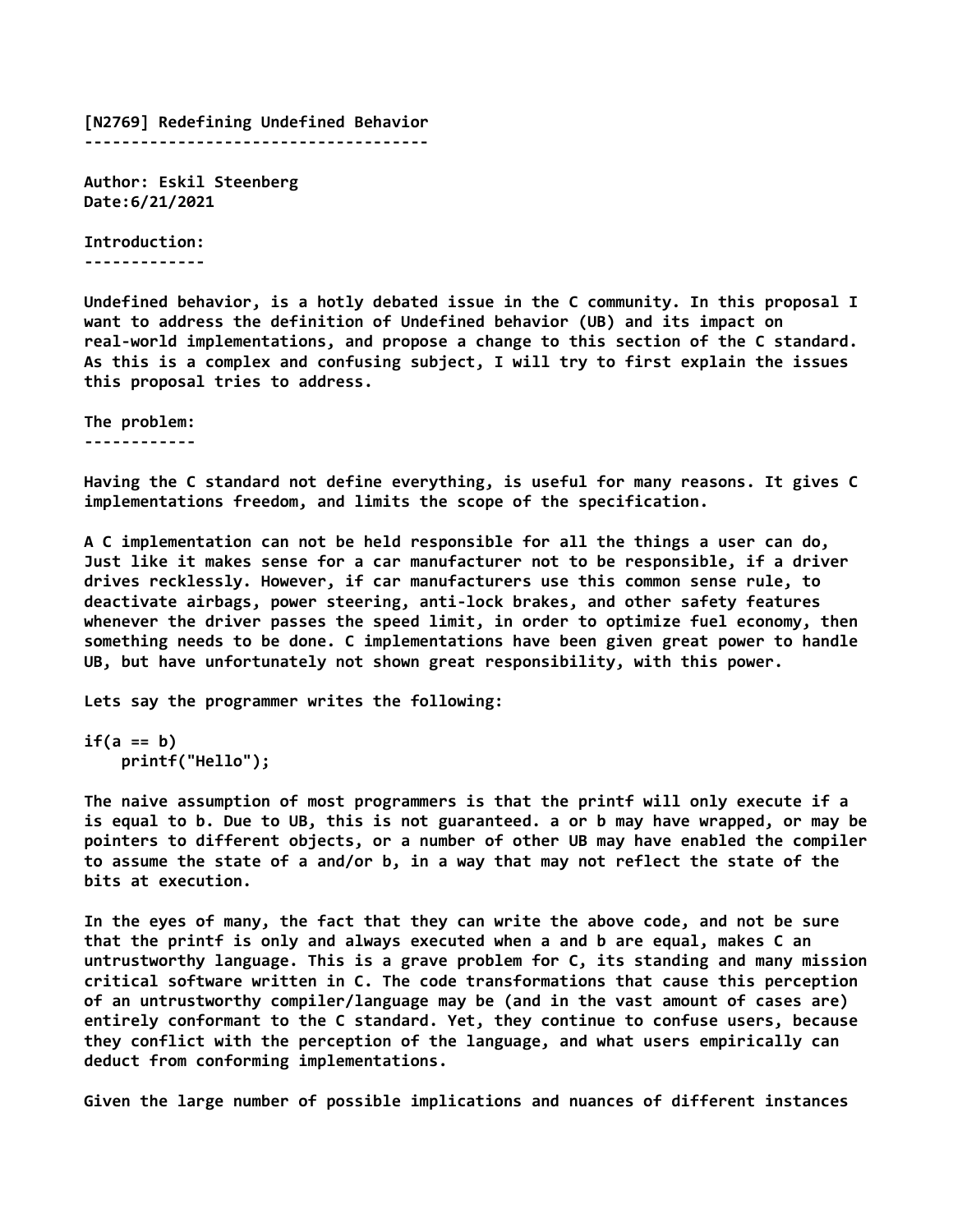of UB, It is not the objective of this proposal to discuss the implications of specific UB, but rather discuss UB itself as a concept. (I leave it as an exercise for the reader to come up with as many reasons as possible why UB may cause the above if statement to do something unexpected)

The naive solution is to force any compiler to prevent these transformations and require the implementation to include the users instructions as-is. In short "The compiler should do what I tell it, and not mess around". This, I think most people with a deeper understanding of C and compiler optimizations will recognize is not a workable solution, so I won't discuss that as an option further in this proposal.

Background: -----------

The definition of "Undefined behavior", in the C standard changed between C89 and C99.

The full text is as follows:

C89:

Undefined behavior — behavior, upon use of a nonportable or erroneous program construct, of erroneous data, or of indeterminately-valued objects, for which the Standard imposes no requirements. Permissible undefined behavior ranges from ignoring the situation completely with unpredictable results, to behaving during translation or program execution in a documented manner characteristic of the environment (with or without the issuance of a diagnostic message), to terminating a translation or execution (with the issuance of a diagnostic message).

C99:

1 undefined behavior behavior, upon use of a nonportable or erroneous program construct or of erroneous data, for which this International Standard imposes no requirements2 NOTE Possible undefined behavior ranges from ignoring the situation completely with unpredictable results, to behaving during translation or program execution in a documented manner characteristic of the environment (with or without the issuance of a diagnostic message), to terminating a translation or execution (with the issuance of a diagnostic message).

The key change is the word "Permissible" was changed to "possible". This means that while the C89 standard gives 3 permissible options for implementations to handle UB, C99 makes no such requirements, and therefore renders the 3 options merely as examples of possible behavior. While the permissible behaviors in C89 are broad, C99 has no requirements at all. It has been debated if the C89 text is in fact so broad, that it has the same meaning as the C99 definition, of not imposing any requirements at all. This would make the C99 change merely a clarification of the C89 definition. I do not agree with this interpretation, and I will now try to outline how I think the two differ. Even if one can disagree, and argue that they are the same, the spirit of C89s definition is different.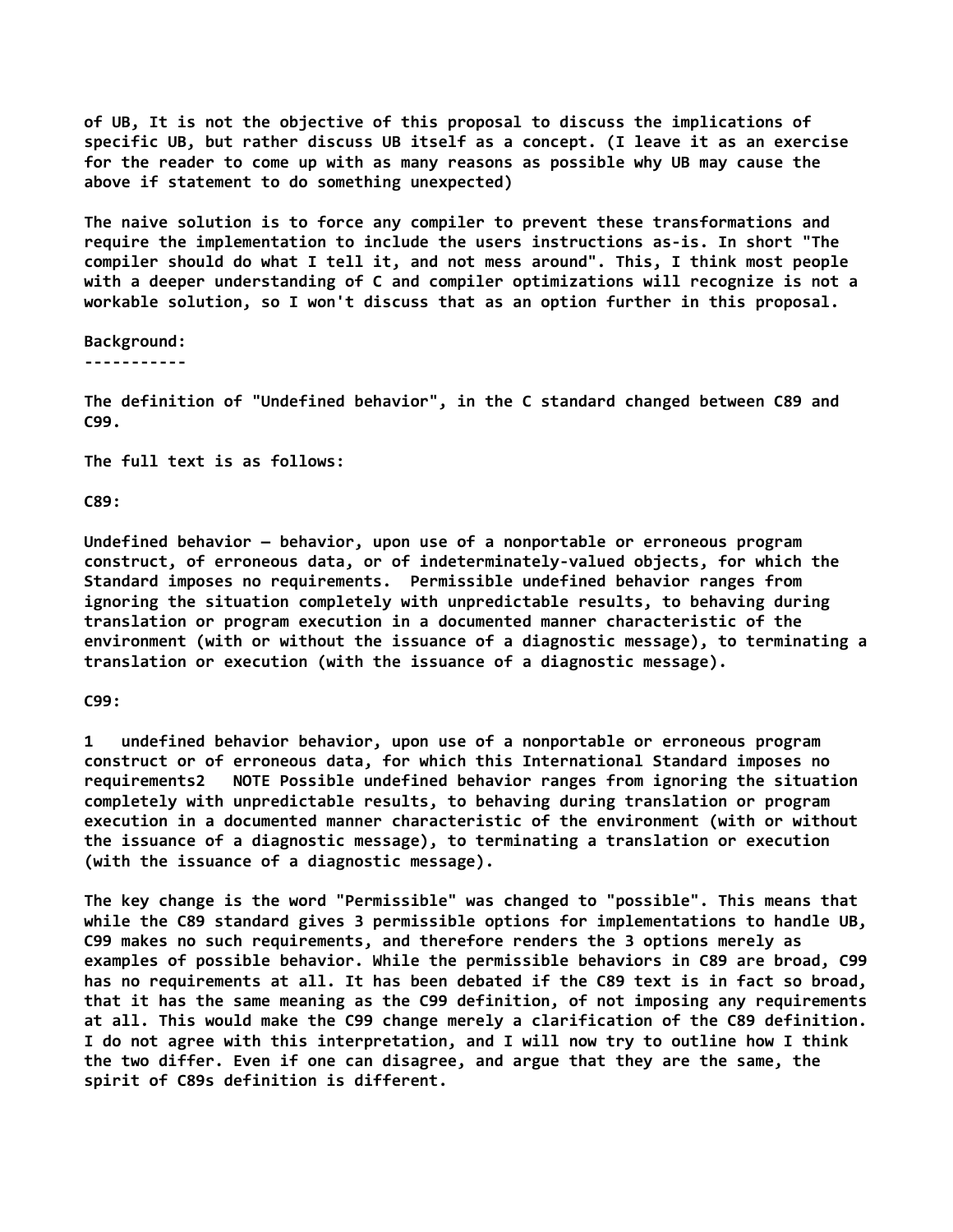The C89 spec offers the opportunity for an implementation to end translation or execution with a diagnostic message, or to define and document an implementation/ platform specific behavior. These two options almost entirely solve the problem of UB. If the translation stops and an error message is given, then the programmer can address the problem and the issue of trust becomes moot. If the implementation defines a consistent and documented behavior, then the programmer can read the documentation and expect a consistent, empirically educable behavior. Again confidence in the language's behavior is restored. Unfortunately almost no implementations choose to implement these options afforded by the specification.

Example:  $int *a = NULL;$  $*a = 0;$ 

All major compilers, can at translation, detect the unavoidable UB in the above code, yet none of them choose the prudent course of action to stop translation and issue a diagnostic message, to inform the user of the detected issue. This reluctance to communicate what the compiler does and knows is at the core of the perceived untrustworthiness of Compilers and the C language itself. As compilers have found new ways to optimize, they are increasingly relying on UB, and therefore the perception is that C compilers have gotten less trustworthy as they no longer engage in naive implementations.

I will return to the option of issuing diagnostic messages, and platform defined behavior, but for most of the rest of this discussion, I will ignore these two options, and only talk about what happens if the implementation has chosen neither of them.

An interpretation of "Ignore the situation entirely" ---------------------------------------------------

If we compare the C89 and C99 definitions of UB, the key phrase to focus on becomes C89s "Ignore the situation entirely". Some people read this as equivalent to C99s "The standard imposes no requirements". I would argue that "Ignore the situation entirely", is more limited in scope. I believe that "ignore" can have 2 possible meanings, either we execute the instruction as-is and ignore if they make sense or have unintended consequences, or we simply do not execute the instruction. Lets look at an example that assumes an architecture with 32bit integers:

 $a = a \ll 33$ ; /\* UB, shifting too many bits. \*/  $if(a == b)$ printf("Hello");

In this case "ignoring the situation" could constitute shifting 33 bits with unknown results, or removing the shift entirely (One could imagine a hardware architecture where there are no instructions to fulfill this task). What "ignoring the situation" does not allow, is for the implementations to make any assumptions about the value of a after the shift. The implementation would therefore not be able to use the UB shift, to optimize the comparison. A similar example would be reading an uninitialized variable: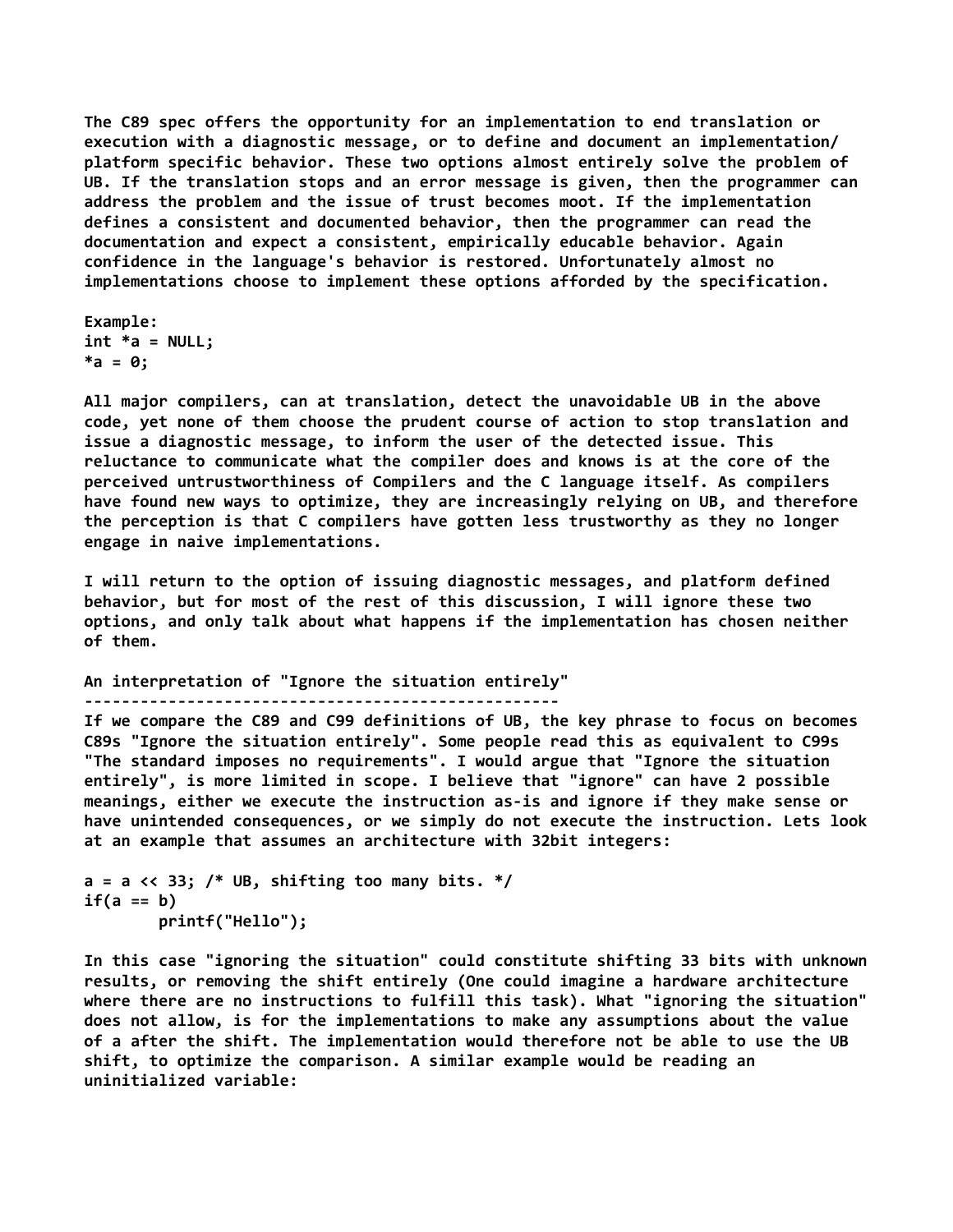```
int x;
a += x; /* UB, reading uninitialized value. */if(a == b) printf("Hello");
```
Again "ignore the situation", could either mean read x, with indeterminate results, or do not read x (Again one could imagine an architecture where it is not possible to read x, because it does not exist until initialized). In either of these cases the implementation would not be permitted to reason about the possible values of a in order to optimize the compare and branch. The implementation has to "ignore" the implications of the UB, it can't actively make assumptions about it. This reading of "ignore the situation", differs quite starkly, from the current situation, where a in both examples would be "tainted" with UB, and the implementation would be free to make assumptions about its state in later operations. This "viral" nature of UB is course for much of the concerns surrounding UB. As UB spreads, it can influence code far from the initial UB, making debugging very difficult for the user.

However, "Ignoring the situation" could in other cases still cause some unexpected behavior. Consider the following code:

void function(int a) { if(a + 1 < a) /\* signed integers have undefined overflow \*/ printf("Overflow!"); }

In this case, the compiler can "ignore" the possibility of overflow, and deduce that the if statement can never be true. This would be entirely permissible with C89s definition of UB. To differentiate this from previous examples, I here forth refer to this as "assumed absence of UB". While issues arising from assumptions of UB are not uncommon, issues arising from "assumed absence of UB" are more common, and harder to grasp. A revert to C89 definition of UB, would change permissible behaviors for UB, but would not in any way change what an implementation can do regarding "assumed absence of UB". Assuming the absence of UB Is very much in line with "Ignore the situation entirely". An example of "assumed absence of UB" optimization would be:

```
if(a == NULL) post_error_and_exit();
*a = 0;
```
The implementation can deduce that all branches lead to accessing the object pointed to by a, therefore it can assume a is not NULL, since that would be UB. With that assumption it can at compile time assume the result of the compare and remove the if statement and call to post error and exit entirely. The safety and security implications of this optimization behavior are obvious. While this optimization behavior may look scary to the average developer, it's important to know that the assumed absence of UB, is a very powerful concept for compiler optimizations, and therefore has great value. An example would be multiplying a variable with a power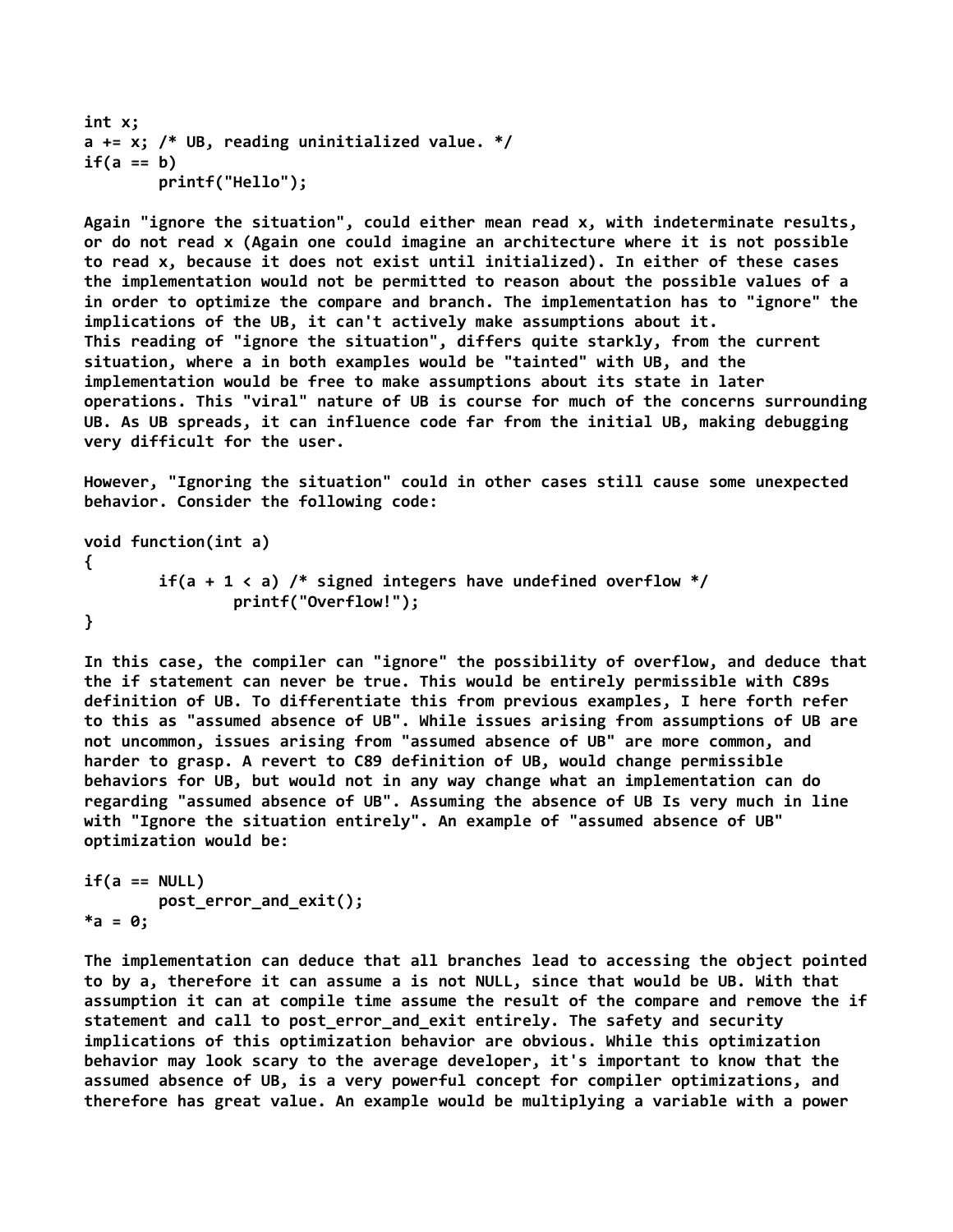of 2, can be optimized to a much faster, and equivalent bit shift, if overflow is undefined. Simply changing the specification in such a way that implementations can't assume the absence of UB, would not be a workable solution either.

Shrödingers undefined behavior.

-------------------------------

Another issue contributing to the view that C is a untrustworthy language, is that while an implementation has the right to define a undefined behavior, many implementations choose to not "officially" define a behavior, even when an implementation conforms to other standards, such as ABIs that do define a behavior. This means that a behavior can be both defined and undefined at the same time. Code may depend on an ABI that defines a behavior, while at the same time not be able to rely on that behavior because it remains undefined from a language perspective. This obviously also contributes to the confusion users are experiencing.

UB is and must be implementation specific.

------------------------------------------

Whatever changes are made to the definition of UB, we need to be cognizant that even trivial UB may not be detected by an implementation. We do not want to impose heavy requirements of implementation to make deep analysis of possible UB, and in many cases UB cant be detected by an implementation. How an implementation deals with UB is inherently implementation specific. Several projects exist to build external software to detect possible UB issues in C code. The C standard and everyone in the C community should obviously support such efforts. While these projects can improve code quality, and point out potential issues, they can not tell the user what their particular implementation will do. Only the implementation itself can know that. Given that compiler design is complex, and that each platform and implementation can itself define behaviors that the user relies on, the solution has to come from requirements of the implementations. Most developers are more concerned with how their code is transformed by the implementation they use, rather than how their code could potentially behave running in an abstract machine, described in a specification.

Proposed changes:

## -----------------

Undefined behavior — behavior, upon use of a nonportable or erroneous program construct, of erroneous data, or of indeterminately-valued objects, for which the Standard imposes no requirements.

Permissible undefined behavior are:

0 Ignoring the situation completely with unpredictable results. It is not permissible to make assumptions about the results.

1 Behaving during translation or program execution in a documented manner characteristic of the environment (with or without the issuance of a diagnostic message).

2 Terminating a translation or execution (with the issuance of a diagnostic message).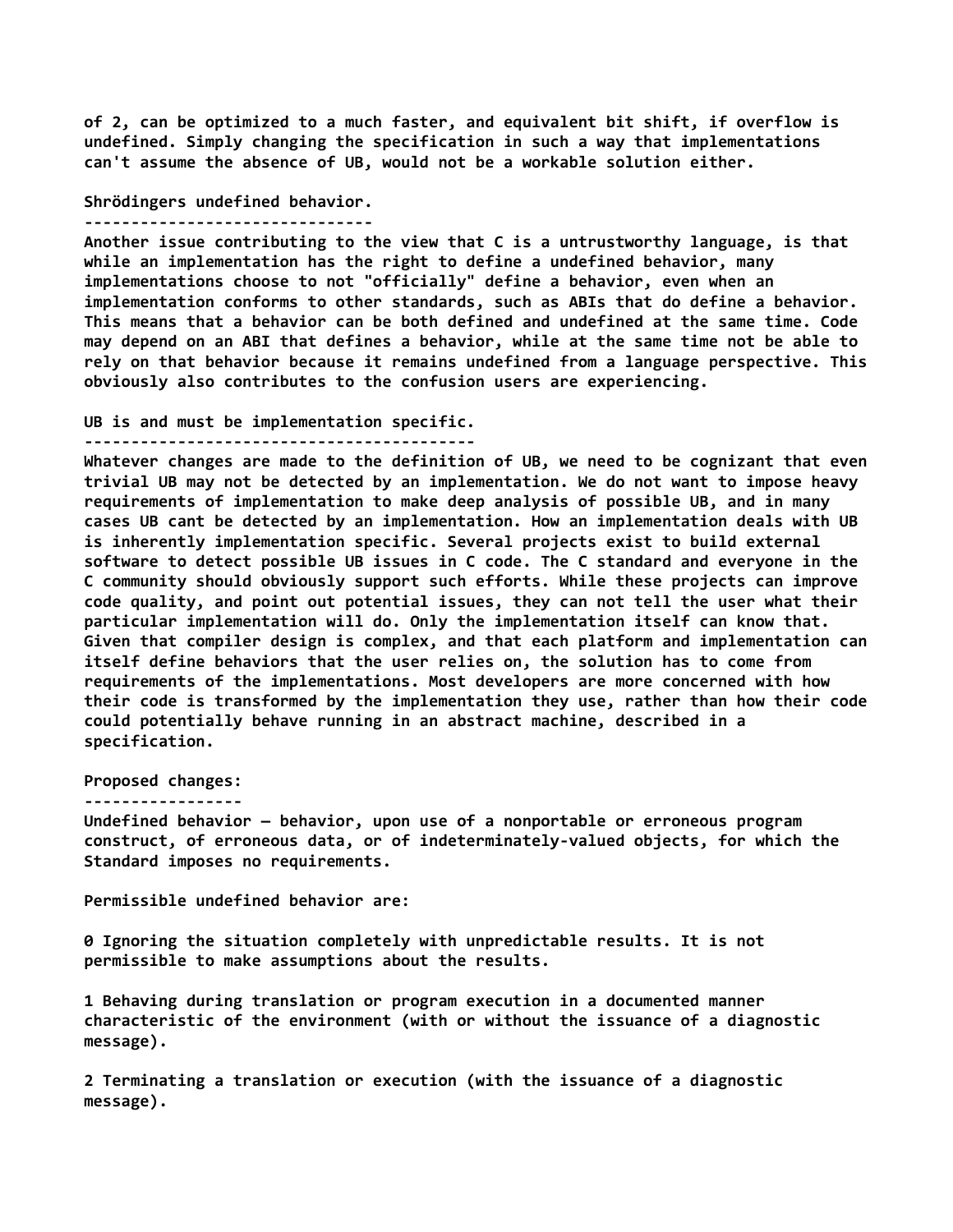If a program construct at translation is determined to always result in undefined behavior, a diagnostic message must be issued.

 An implementation may assume that a program will never get into an execution state with undefined behavior (unless the behaviour is defined by the environment), but must issue a diagnostic message if flow-control changes due to this assumption.

Discussion about the meaning of the proposed changes:

-----------------------------------------------------

This proposals text offers a more restrictive definition of UB, by again using C89s "Permissible" definition rather than C99s "Possible" definition, but also goes further by more clearly specifying what is Permissible.

It adds the provision that an unpredictable result really must be unpredictable and that an implementation can not use UB as a predictor, unless it defined this behavior in a documented manner. This should stop a significant portion of the "virality" of UB.

Sections 2, and 3 remains unchanged.

A new provision requires implementations that find unavoidable UB, to communicate this to the user. This only applies to implementations that do UB analysis and should therefore not impact naive implementations. The final provision maintains, and clearly spells out an implementation's right to assume that a program will not enter on to a UB state, but it also requires the implementation to notify the user when this results in a changed branch.

The goal, is to let the compiler aggressively optimize, while at the same time keeping the user informed of its actions, and in the cases where it can't optimized due to the more restrictive definition of UB, be able to communicate to the user why its not able to do so.

It should be noted, that any existing implementation could choose to conform to these changes, either by changing of behavior, or specifying and documenting existing behavior or a mix there of.

Open Questions: ---------------

The proposed specification mentioned that a diagnostic message needs to be issued, if changes are made to flow-control. This is a somewhat arbitrary limitation. One could argue for other definitions of what transformations mandate a diagnostic message.

In the current state "ignoring the situation" could still be interpreted as "do nothing at all". Ideally we would like to have "ignoring the situation" only mean execute the instructions even if they make no sense, and then mandate that if that is not possible the implementation has to choose one of the other two options.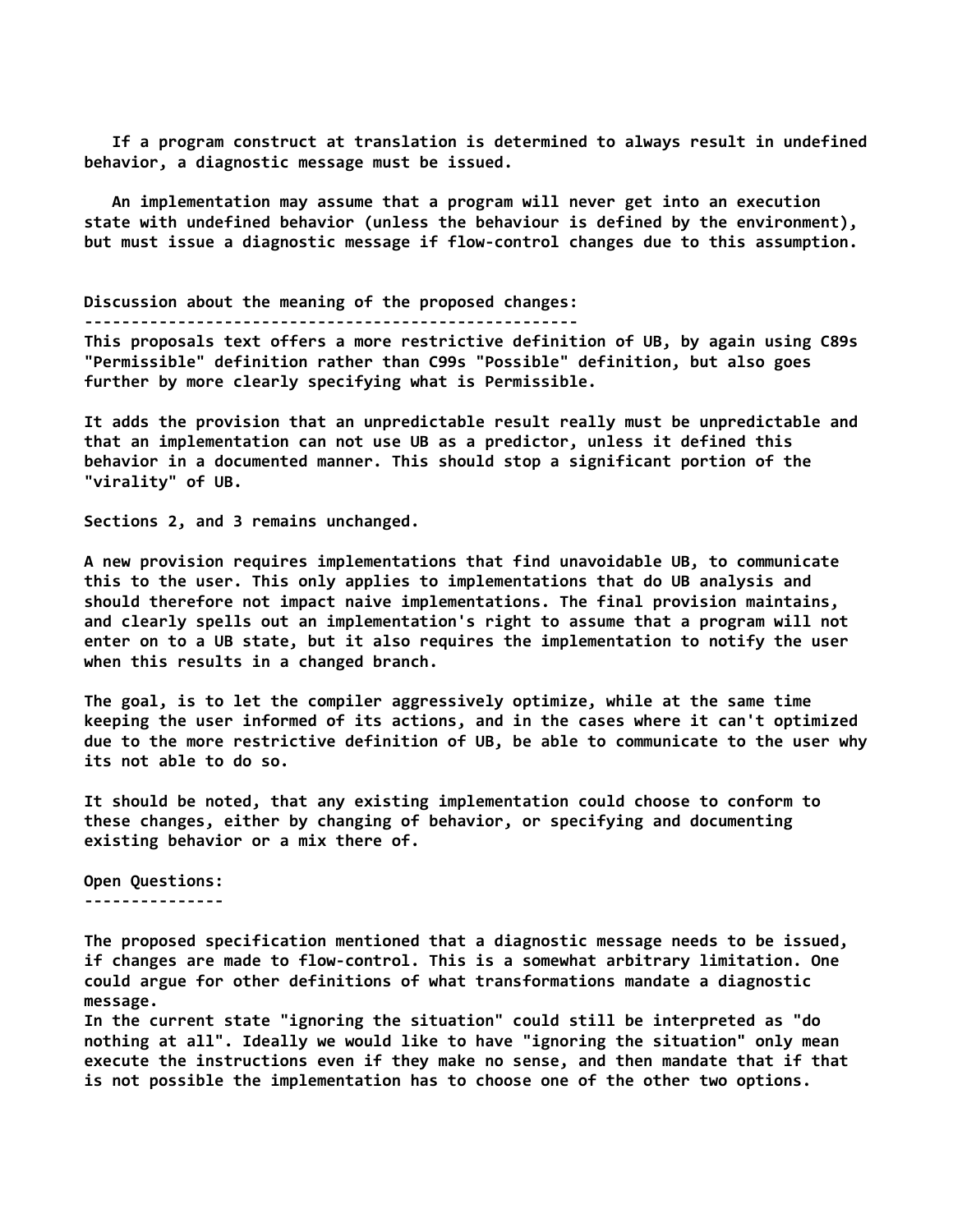## Appendix, Examples:

```
------------------
```
 In all the following examples, the implementation has the option to terminate the translation or execution, or behave in a documented platform defined manner. The following is a discussion of what is permissible, if implementations do NOT choose either of these options.

```
Example 1:
int a[1], b;
b = x;a[1] = FALSE; /* out of bounds write */
if(b) printf("hello");
```
The implementation can not remove the if statement, because it can not make any assumptions about the results (overwriting b) of the out of bounds write.

```
Example 2:
int a;
if(a == b) /* UB, reading uninitialized value. */
         printf("Hello");
```
The implementation can not remove the if statement, because it can not make an assumption about the results of reading an uninitialized value. If the implementation detects that this code will result in the undefined behavior of reading from an uninitialized value, it has to issue a diagnostic message.

```
Example 3:
if(a == NULL) post_error_and_exit();
*a = 0; /* paths lead to writing to what a points to. post_error_and_exit does not 
have noreturn qualifier. */
```
An implementation can assume that code will not get into a UB state and can therefore assume that a cant be NULL, and can therefore remove the branch and call, but it can no longer do so without issuing a diagnostic message.

```
Example 4:
int a[10];
a[x] = 0;if(x >= 10)
         printf("Hello");
```
Again a implementation can assume that code will not get into a UB state and can therefore assume that a can't be 10 or more, and can therefore remove the branch and call, but it can no longer do so without issuing a diagnostic message.

```
Example 5:
int *a = NULL;*a = 0;
```